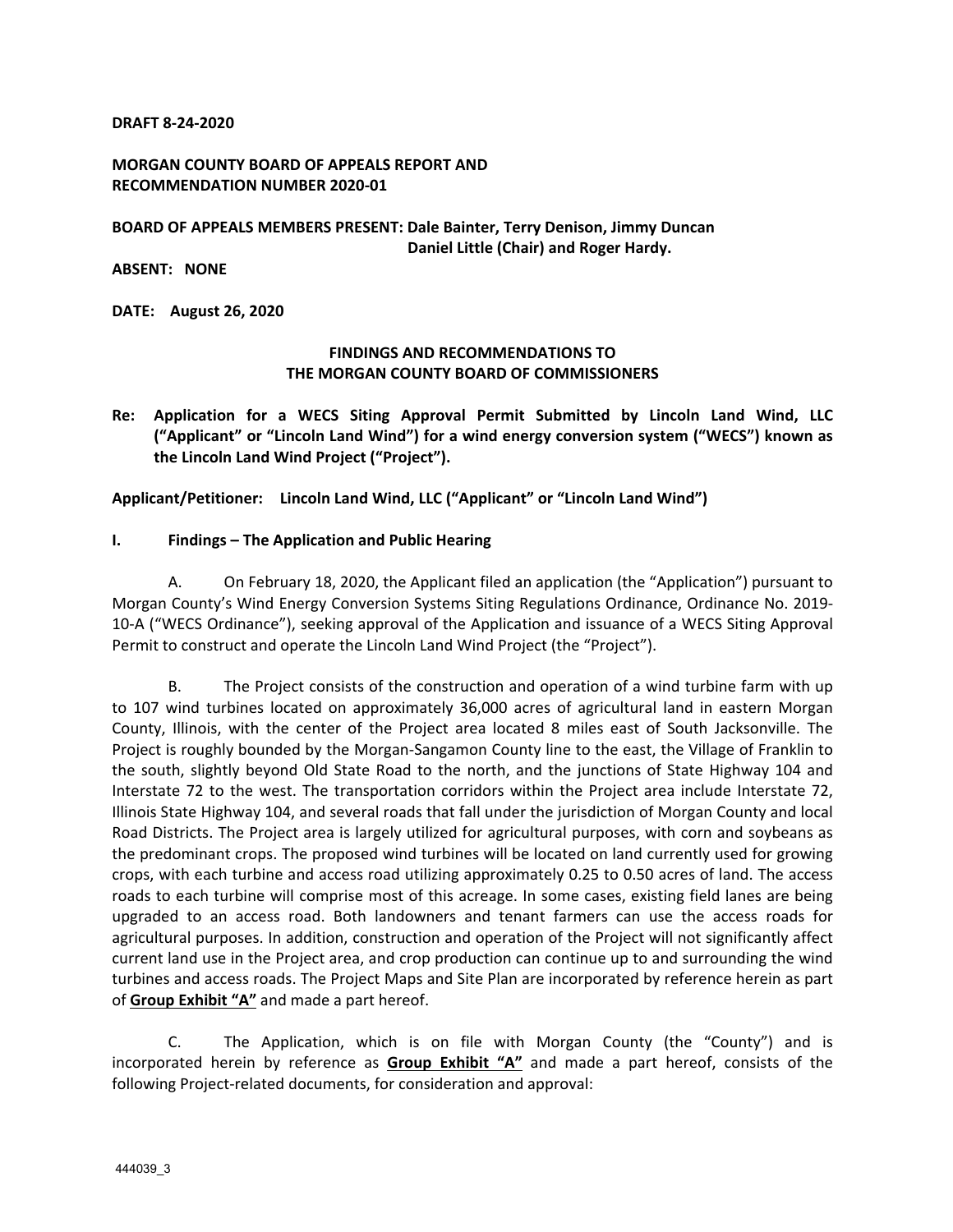- a. Capacity and Dimensions of Considered Turbine Models (Table 1.4);
- b. Direct Economic Benefit from Lincoln Land Wind (Table 1.6.1);
- c. Projected Property Tax Revenues generated from 303.6 MW (Table 1.6.2);
- d. Agency coordination milestones for the proposed Lincoln Land Wind Project (Table 2.4);
- e. IDNR Recommendations and Lincoln Land Wind Response (Table 3.1);
- f. Summary of Decommissioning Costs (Table 6);
- g. Project Maps and Site Plan (Appendix 1);
- h. Landowners with Facilities (Appendix 1.1);
- i. Project Summary (Appendix 1.2);
- j. Site Control (Appendix 1.3);
- k. County Setbacks (Appendix 1.4);
- l. All Setbacks (Appendix 1.5);
- m. Environmental & Structures; Topographic (Appendix 1.6);
- n. Landowner Contact Data (Appendix 2);
- o. Shadow Flicker (Appendix 3);
- p. Sound Modeling Report (Appendix 4);
- q. Economic Impact Study (Appendix 5);
- r. Community Grants Program (Appendix 6);
- s. Decommissioning Plan (Appendix 7);
- t. Federal Aviation Administration (FAA) (Appendix 8);
- u. National Telecommunications and Information Administration (NTIA) (Appendix 9);
- v. Environmental Reports (Appendix 10);
- w. Agricultural Impact Mitigation Agreement (AIMA) (Appendix 11);
- x. Evaluation of Public Roads (Appendix 12);
- y. Communication Analysis (Appendix 13);
- z. Property Values Study (Appendix 14);
- aa. Turbine Design and Certification (Appendix 15);
- bb. Emergency Action Plan (Appendix 16);
- cc. Drainage Plan (Appendix 17);
- dd. Financial Assurance (Appendix 18); and
- ee. Railroad Easement (Appendix 19);

(collectively referred to as the "Applicant's Exhibits").

D. Pursuant to notice published in a newspaper and posted as required by the applicable provisions of State law and as required by the applicable provisions of the WECS Ordinance, and Sections 5‐12020 and 5‐12009.5 of the Illinois Counties Code (55 ILCS 5/5‐12020; 55 ILCS 5/5‐12009.5), a public hearing was conducted on Tuesday, August 11, 2020 (the "Public Hearing"), by the Board of Appeals of Morgan County at the Morgan County Courthouse, to consider the Applicant's Application.

E. During the Public Hearing, the Board of Appeals reviewed and accepted into the record copies of the following documents, which are incorporated by reference into this Recommendation and are on file and available for public inspection at the Morgan County Clerk's Office:

- a. Applicant's Application and its above‐listed Exhibits (**Group Exhibit "A"**).
- b. Public Hearing Notice with a Publisher's Certificate dated July 14, 2020, prepared by David C. Bauer of the Jacksonville Journal‐Courier, is attached as **Group Exhibit**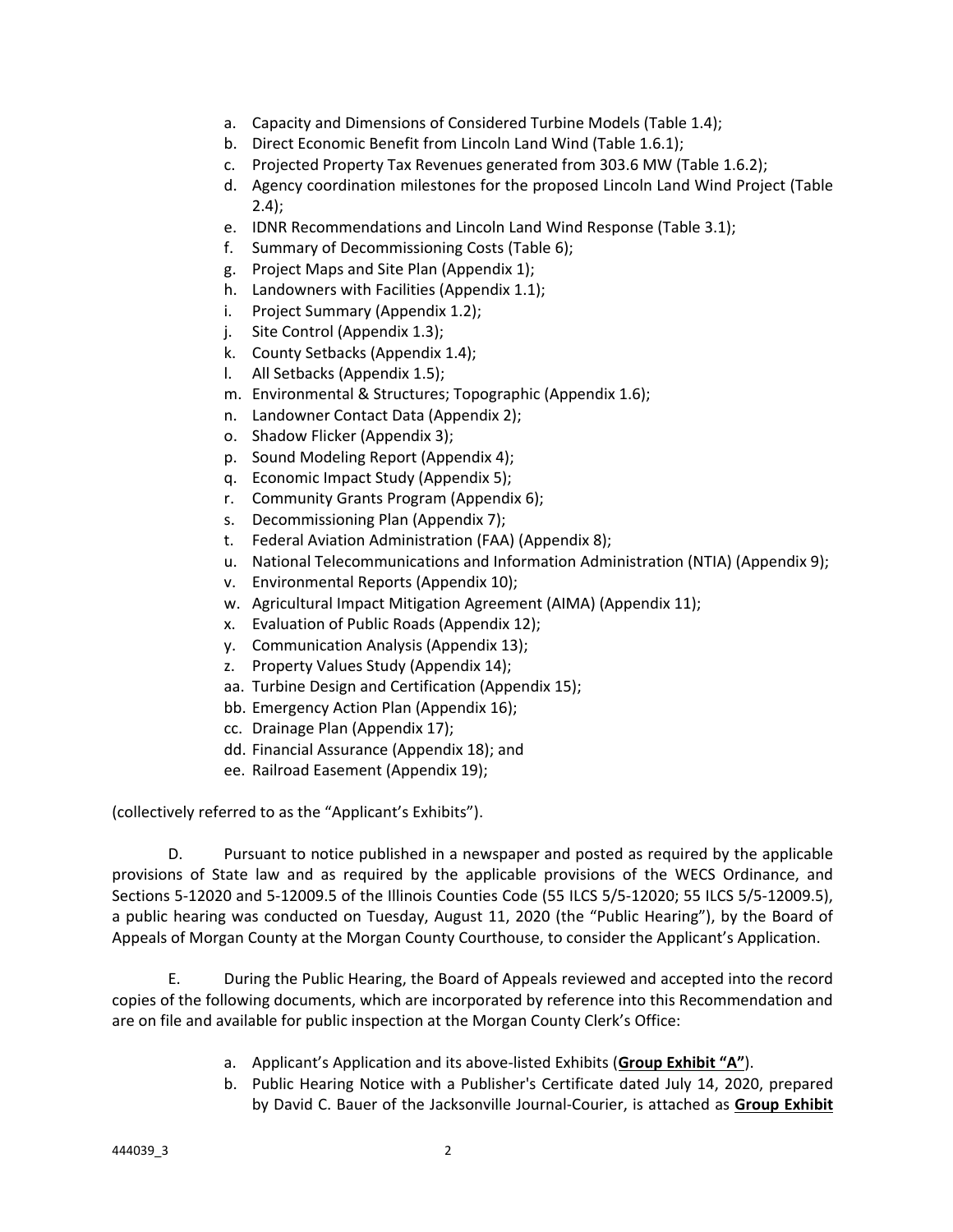**"B"** and made a part hereof.

- c. The following additional Project‐related documents were submitted by the Applicant and accepted into the record during the Public Hearing (marked as **Group Exhibit "C"):**
	- i. Affidavit of Benjamin Evans (President of Evans Engineering Solutions, LLC; Senior Radio Frequency Engineer).
	- ii. PowerPoint entitled Lincoln Land Wind Project (125 pages) dated August 11, 2020 and prepared by the Applicant.
- d. The following documents were submitted by Morgan County and accepted into the record during the Public Hearing and were marked as **Group Exhibit "D"**:
	- i. Preliminary Application Review Letter (1 page) dated May 19, 2020 and prepared by James D. Douglas, Director and Planner of Morgan County RPC/GIS.
	- ii. Status Letter from Morgan County Highway Department (1 page) dated May 19, 2020 and prepared by Matthew K Coultas, P.E., regarding Road Use Agreements between the Applicant and Morgan County Highway Department and the Morgan County Road Districts 8, 9 and 13.
	- iii. ECOCAT Review Letter (#2102062) from the Illinois Department of Natural Resources (2 pages) dated August 6, 2020 and prepared by Nathan Grider, Manager – Impact Assessment Section of Office of Realty and Capital Planning, regarding update to ECOCAT Review Letter dated May 24, 2018 (#1808749) and IDNR recommendations for the Project.
	- iv. Siting Application Review with Project Recommendations dated August 2020 and prepared by Matt Minder of Patrick Engineering Inc., Noise Assessment Study and Report dated August 2020 and prepared by Al Hymans of Patrick Engineering Inc., and Decommissioning Plan Review dated August 2020 with Project Recommendations and prepared by Matt Minder of Patrick Engineering.
- e. The following documents were submitted by the Objectors and accepted into the record during the Public Hearing by Morgan County and were marked as **Group Exhibit "E":**
	- i. Emails dated August 7, 2020 and August 11, 2020 from: Stephanie Bergschneider.
	- ii. Emails dated August 11, 2020 from: Donnie Herms; Harrison Chumley; Randy Twyford; Mike Chumley; Hunter Chumley; and Brian Chumley.
	- iii. Letter dated August 11, 2020 from: Betty Niemann.
- f. The following documents were submitted by Interested Parties (Supporters of the Project) and accepted into the record during the Public Hearing and were marked as **Group Exhibit "F":**
	- i. Email dated August 11, 2020 from: John T Bellatti.
	- ii. Undated Letters from: Weldon Todd Becker; Elise Ransdell; Richard A. Walsh; Ryan (Last name illegible); Donna J. Fuller; S. Diane Myer; Frank Lukemar; John M. (Last name illegible); John H. (Last name illegible); Delbert Rake; Lola (Last name illegible); Robert (Last name illegible); Carl W. (Last name illegible); Bruce (Last name illegible); William R. Becker; Charles Powell; Thomas J. Beeissel; Terry (Last name illegible); James (Last name illegible); Mark Jackson; John A. Edrey; Christopher (Last name illegible); and Craig A. Wood.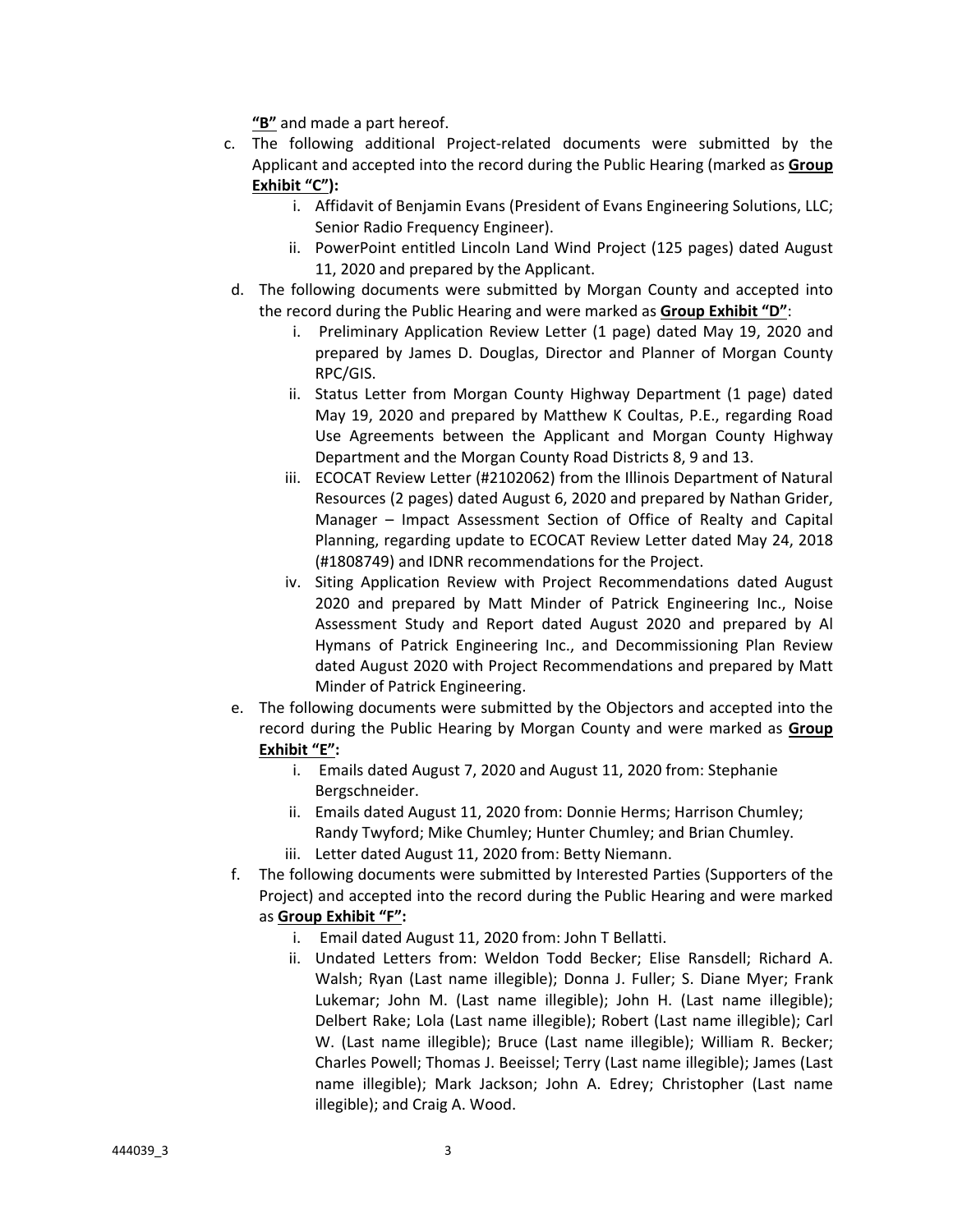- iii. Email dated July 15, 2020 from: Kevin Klein.
- iv. Email dated July 22, 2020 from: Robert Elmore.
- v. Email dated July 26, 2020 from: James Johnson.
- vi. Email dated July 27, 2020 from: Vicki Brown.
- vii. Email dated July 31, 2020 from: Roger Standley.
- viii. Email dated August 11, 2020 from: Adam Porter;
- ix. Letter from Lincoln Land Wind (2 pages) with 56 property owners, dated August 11, 2020

F. During the Public Hearing, the Board of Appeals heard testimony from the following individuals, whose testimony is contained in the transcript of Public Hearing, which was prepared by the court reporter and is incorporated herein by reference as **Group Exhibit "H"**:

- a. The Applicant and its consultants.
- b. Morgan County and its consultants (Dusty Douglas, Director of Morgan County Regional Planning Commission / Geographic Information System, and Michael T. Jurusik, of Klein, Thorpe and Jenkins, Ltd., special legal counsel for the County).
- c. Objectors who testified in opposition to the Application.
- d. Interested Parties who testified in favor of the Application.

G. It is the duty of the Board of Appeals to conduct public hearings to review and issue a report and recommendation on all proposed WECS Siting Approval Permits.

H. While considering the Application and the request for a WECS Siting Approval Permit for the Project, the Board of Appeals also considered the following documents, which are incorporated by reference into this Recommendation as **Group Exhibit "G"**:

> a. Morgan County's Wind Energy Conversion Systems Siting Regulations Ordinance, Ordinance No. 2019‐10‐A.

I. The Application, all of the above-mentioned Exhibits, this Recommendation and each of the documents that were accepted into the record during the Public Hearing by the Board of Appeals were incorporated into the court reporter's transcript of the Public Hearing proceedings as transcribed by court reporter Ann Marie Hollo, CSR, of NAEGELI Deposition and Trial. The transcript is incorporated herein by reference as **Group Exhibit "H"** and made a part hereof. Copies of the above transcript and Exhibits are on file with Morgan County.

### **II. Findings of Fact**

Based upon the Application, the testimony of the individuals at the Public Hearing, and the Exhibits and other evidence accepted into the record of the Public Hearing, the Board of Appeals makes the following findings of fact relative to the Applicant's request for a WECS Siting Approval Permit.

### **A. Siting Approval Application Summary**

1. The Project will bring a capital investment of more than \$400 million of clean, cost‐effective energy to Morgan County, helping the State of Illinois meet its statutory goal of increasing renewable energy generation to 25% of total generation by 2025. Over the expected 30‐year life of the Project, it would generate up to roughly \$241.5 million in direct economic benefits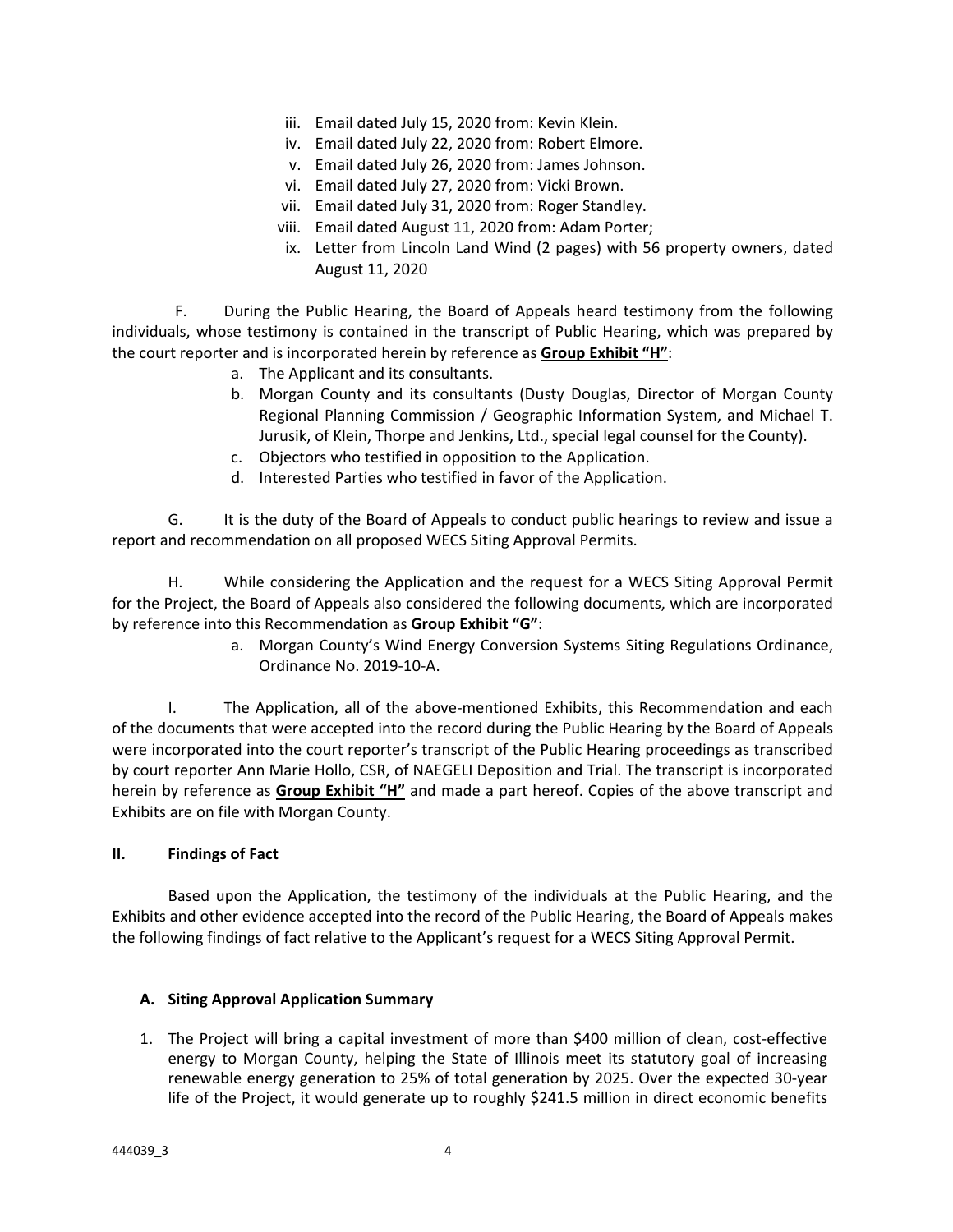for local landowners, new local employees, Morgan County and the State of Illinois, in addition to fees associated with permitting the Project. Additional benefits include spending related to these payments that will feed into the local economy in and around the Project area, and collateral spending during Project construction.

- 2. All the land included in the Project area has been secured through agreements that were voluntarily signed. 358 landowners have signed agreements to participate in the Project ("Participating Landowners") across roughly 36,000 participating acres. A Purchase Option Agreement, which allows the property to be purchased in the future, has been signed for the substation and operations and maintenance (O&M) building. Participating Landowner contact data can be found in Appendix 2 of the Application, and the Site Control Map in Appendix 1.2 illustrates that the Participating Landowners for each of the parcels hosting any type of facility for the Project have signed an agreement.
- 3. The Project will consist of:
	- a. Up to 107 wind turbines with a maximum height of up to 598.6 feet when the blade is in the up‐most position;
	- b. Access roads to each turbine;
	- c. Underground 34.5 kilovolt (kV) electrical collector lines connecting the turbines to the collector substation and associated facilities;
	- d. Underground fiber‐optic cable for turbine communications co‐located with the collector lines;
	- e. A 34.5 kV to 345 kV "step-up" collector substation owned by Lincoln Land Wind;
	- f. An O&M facility co-located with the substation;
	- g. Two (2) permanent meteorological towers and up to one (1) temporary power performance tower; and
	- h. Temporary construction facilities such as a laydown yard and a concrete batch plant.
	- i. The total installed capacity of the Project will not exceed 303.6 MW and will deliver electricity to a single point of interconnection on the existing Ameren Meredosia-Austin 345 kilovolt (kV) transmission line running west‐east through the Project area.
- 4. The collector substation will consist of up to two (2) substation transformers, circuit breakers, switching devices, auxiliary equipment, a control enclosure containing equipment for proper control, protection, monitoring and communications, and associated equipment and facilities. The final location is shown on the Project Summary map in Appendix 1.1. The collector substation will be located within a fenced area. The fence will be designed in accordance with industry standards to provide safety and security.
- 5. Two (2) permanent meteorological towers and up to one (1) power performance tower will be installed as part of the Project. These towers are used to obtain wind data for performance management once the Project is operational. The towers will be self-supporting structures with heights not to exceed the hub height of the wind turbines. The permanent towers will be marked and lighted as specified by the Federal Aviation Administration ("FAA"). The locations of permanent towers are shown on the Project Summary Map in Appendix 1.1.
- 6. An Operation & Maintenance ("O&M") facility will be constructed at a location well‐suited for access to all Project facilities, including turbines, substation and switching station. The O&M facility is planned to be co-located with the collector substation shown on the Project Summary Map in Appendix 1.1. The O&M facility will consist of a single-story or two-story 4,000 to 6,000 square-foot building, which will house operating personnel, offices, operations and communication equipment, parts, storage and maintenance activities, and will host a vehicle parking area. An outdoor storage area for larger equipment and materials will also be included within a fenced area for safety and security.
- 7. The Project's design includes safety and control mechanisms. These mechanisms are generally monitored using a Supervisory Control and Data Acquisition (SCADA) system. Each turbine will be connected to the SCADA system via fiber-optic cable, which will allow the turbines to be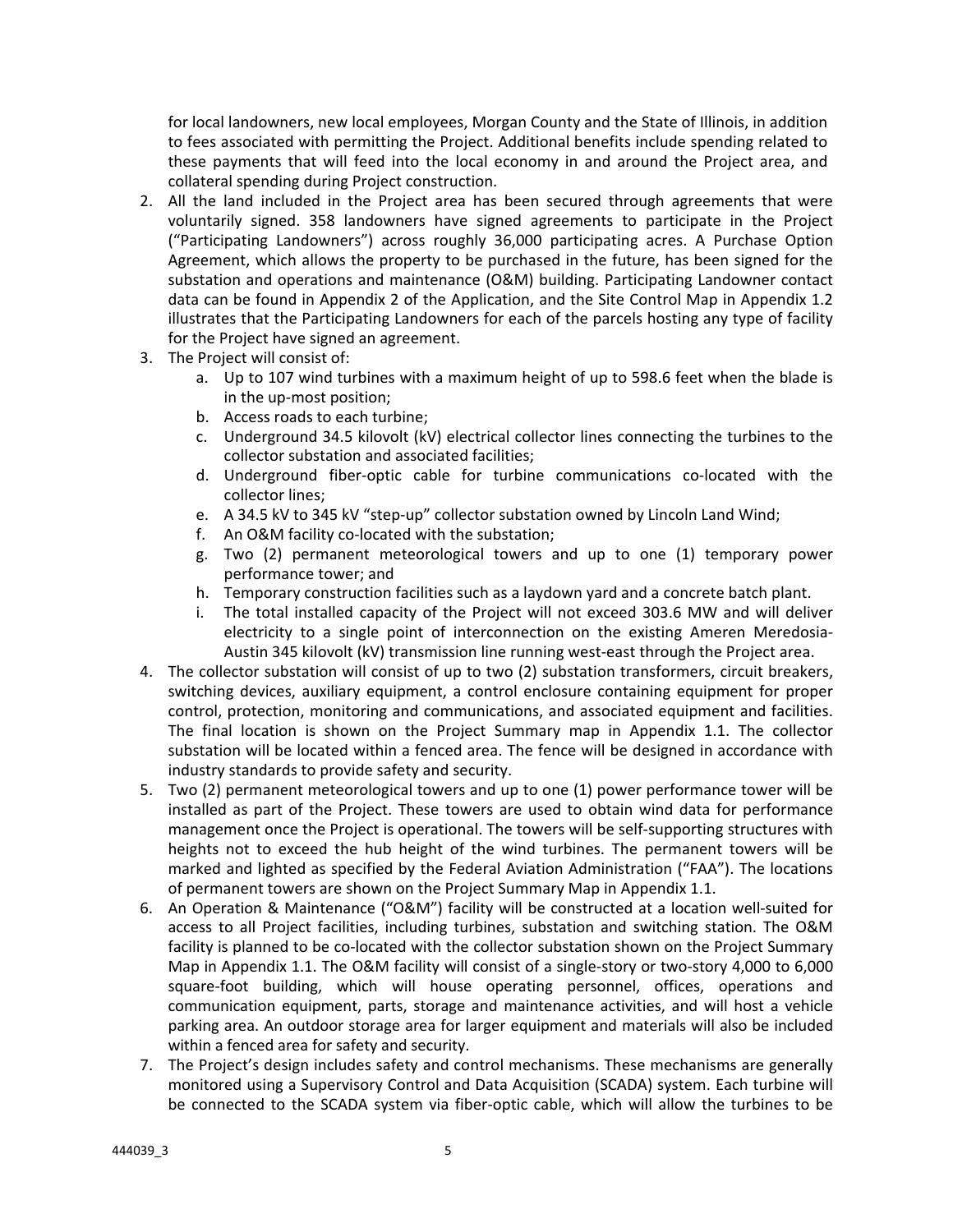monitored in real time by the O&M staff. The SCADA system will also allow the Project to be monitored remotely, increasing Project performance and reliability. Not only will the local O&M office have full control of the wind turbines, but a 24/7 Remote Operations Control Center ("ROCC") will also have control of the individual turbines.

8. Dr. David Loomis with Strategic Economic Research completed an Economic Impact Study assessing the short‐term and long‐term increases in jobs, income and tax revenues for Morgan County and the State of Illinois from the Project. The Economic Impact Study is provided in Appendix 5 and a summary of the total direct economic benefits expected to be produced by the Project is included in Table 1.6.1. Table 1.6.2 breaks down the projected tax revenues to various taxing bodies in Morgan County from the Project according to the valuation formula developed by the Illinois Department of Revenue.

### **B. Federal Compliance and Notifications**

- 1. In June 2019, the Applicant submitted a partial array filing to the FAA seeking a Determination of No Hazard for 15 turbine locations in the Project area at a turbine height of 599 feet. On August 25, 2019, the FAA issued Notices of Presumed Hazard for the turbine locations in the partial array filing, a standard step in the review process for any structure over 500 feet. On February 18, 2020, the Applicant submitted a final array to the FAA comprised of the turbine locations submitted in this Application, fulfilling the requirement in Subsection V.B.4 (FAA Application) of the WECS Ordinance. That application is included in Appendix 8 of this Application. The FAA is conducting further study on the proposed turbine array, with a final determination to be issued by the FAA.
- 2. The Applicant has informed the FAA that it plans to file an application for Aircraft Detection Lighting Systems ("ADLS") after the FAA issues final determinations on the final turbine array submitted on February 18, 2020.
- 3. The Applicant deployed Tetra Tech to conduct delineations of wetlands and other waters of the United States ("WOUS") for the Project to determine the extent of potentially jurisdictional wetlands and other WOUS. Results of delineations completed to date have been used to inform Project design to ensure regulatory compliance with Section 404 of the Clean Water Act. Based on current design, it is anticipated that the Project can be authorized under United States Army Corps of Engineers ("USACE") Nationwide Permit 12 with no pre‐ construction notification required.
- 4. On November 18, 2019, the Applicant submitted a notification letter to the National Telecommunications and Information Administration ("NTIA") describing the Project to determine potential impacts. The Applicant received a response letter from the NTIA on January 24, 2020, indicating that no relevant federal agencies had concerns with wind turbine construction in the Project area. A copy of the NTIA response letter is included in Appendix 9.
- 5. As shown in Table 2.4, the Applicant has been coordinating with the United States Fish and Wildlife Service ("USFWS") regarding the environmental impact of this Project since early 2018.
- 6. The Applicant will submit the Project's Site Map to the local United States Department of Agriculture ("USDA") office to determine if any land used in the Project is participating in the USDA's Conservation Reserve Program ("CRP"). The Applicant will comply with USDA rules regarding CRP land.

### **C. State of Illinois Compliance and Notifications**

1. The Illinois Department of Natural Resources ("IDNR") has been consulted to determine whether the Project meets the construction criteria under IDNR Statewide Permit No.  $6 -$ Minor, Non‐Obstructive Floodway Construction Activities. The Applicant anticipates satisfying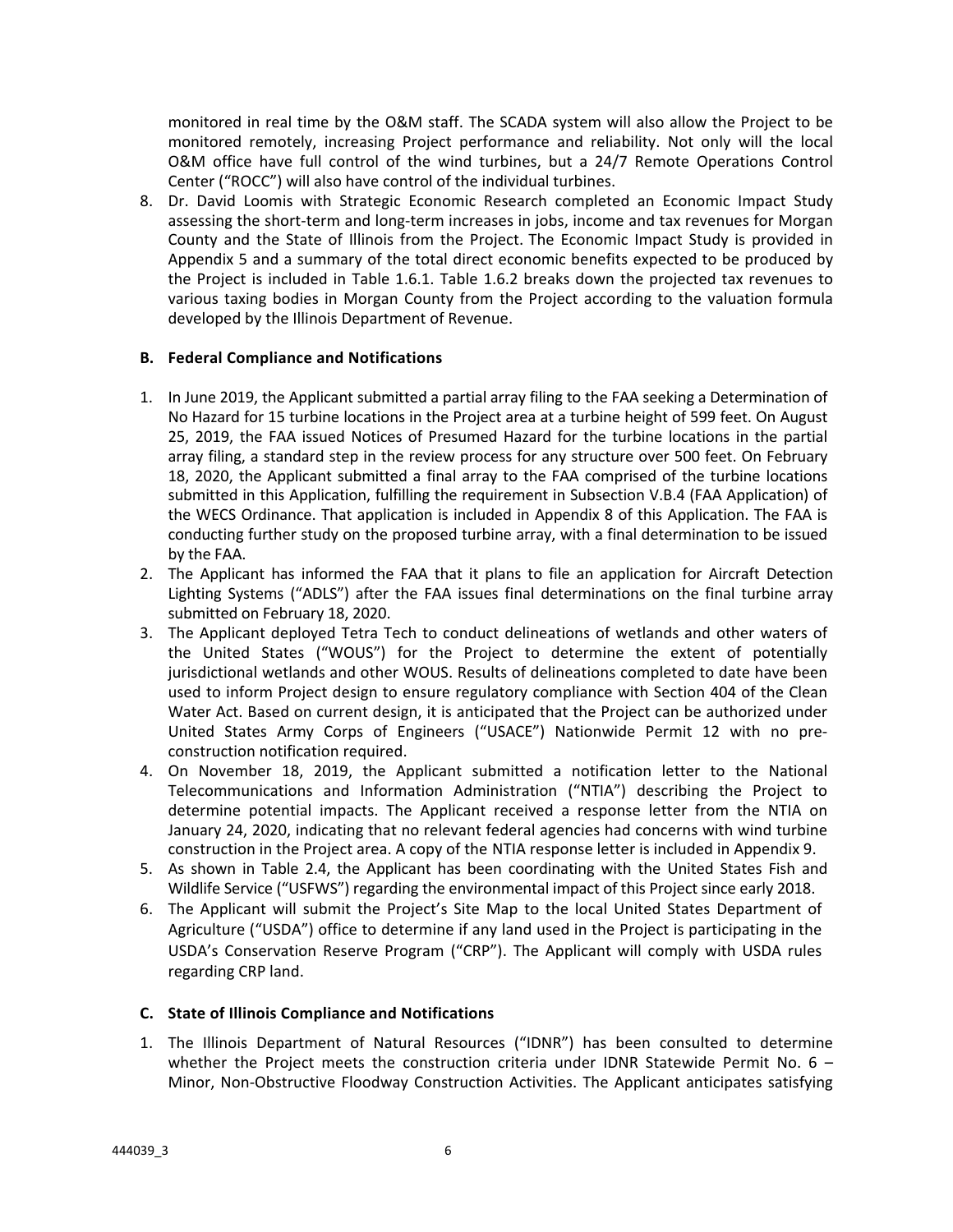these criteria and therefore the Project will be eligible to proceed under IDNR Statewide Permit No. 6 due to the demonstrated minimal wetland and limited floodplain impact.

- 2. The Applicant filed the Ecological Compliance Assessment Tool ("ECOCAT") submittal on March 14, 2018 based on an original area of interest within Morgan County. The Applicant had an introductory meeting with IDNR on April 23, 2018 to introduce the Project and discuss potential environmental impacts of the Project. IDNR issued its official ECOCAT consultation response to the Applicant and the Morgan County Regional Planning Commission Director ("Regional Planner") on May 24, 2018. The ECOCAT consultation response is included in Appendix 10). Table 3.1 outlines IDNR's recommendations and Lincoln Land Wind's responses.
- 3. The Applicant has initiated archeological and architectural surveys to ensure a well‐sited and low‐impact Project.
- 4. The Applicant completed an initial desktop review of the initial area of interest to inform Project siting and design. The Applicant initiated a Phase I cultural resource pedestrian survey in April 2019, which involved a field investigation of approximately 175 acres within portions of the Project area that fall within "Archaeological Resource Potential areas" as defined by the Illinois Historic Preservation Division at IDNR (i.e., State Historic Preservation Officer or "SHPO"). Results of initial surveys concluded that the Project was unlikely to have an adverse effect on archaeological sites or historic properties. Additional surveys will be completed within unevaluated areas where facilities are planned based on final design.
- 5. The Applicant completed an initial desktop review of the initial area of interest to inform Project siting and design. The Applicant initiated an Architectural Reconnaissance Survey in May 2019, which included assessment of all structures within 1.5 miles of the Project boundary that are visible from public roads/right‐of‐way for cultural significance. Results of initial surveys suggest the Project is unlikely to have adverse impacts to historic properties, and the Applicant will provide a copy of the final results to the Regional Planner upon receipt.
- 6. The Applicant has engaged with the SHPO regarding the archaeological and architectural studies currently underway in the Project area. Once these studies are completed, the Applicant will share the results with the SHPO and the Regional Planner and seek a concurrence letter demonstrating that the Agency concurs with the impact findings and mitigation practices (if applicable) proposed by the Applicant.
- 7. Applicant will obtain a National Pollutant Discharge Elimination System ("NPDES") Permit from The Illinois Environmental Protection Agency ("IEPA") Division of Water Pollution Control for construction activities prior to the initiation of Project construction. To satisfy all standards for obtaining a NPDES permit, the Project will design a Stormwater Pollution Prevention Plan ("SWPPP") to meet the requirements of the IEPA for stormwater discharge during construction activities. Before the commencement of construction on the Project, the Applicant will file a notice of intent and accompanying SWPPP for a general permit to discharge relating to storm water discharges during Project construction.
- 8. The Applicant hired RSG to perform a sound modeling analysis report for the proposed Project area. Per the report, sound levels produced by the Project will comply with limitations imposed by the Illinois Pollution Control Board. The details of the sound report are provided in Appendix 4. The report demonstrates that the Project will comply with the Illinois Pollution Control Board's noise regulations.
- 9. In accordance with Subsection VI.M (Noise Levels) of the WECS Ordinance, after the Project has been operating for one (1) year, the Applicant will hire a qualified third-party professional to conduct a sound study to evaluate compliance with the State's sound standards. The analysis and results of the post- construction noise assessment will be presented in a report that will be submitted to Morgan County.
- 10. The Illinois Renewable Energy Facilities Agricultural Impact Mitigation Act (505 ILCS 147/1, *et seq.*) requires the owner of a wind farm to enter into an Agricultural Impact Mitigation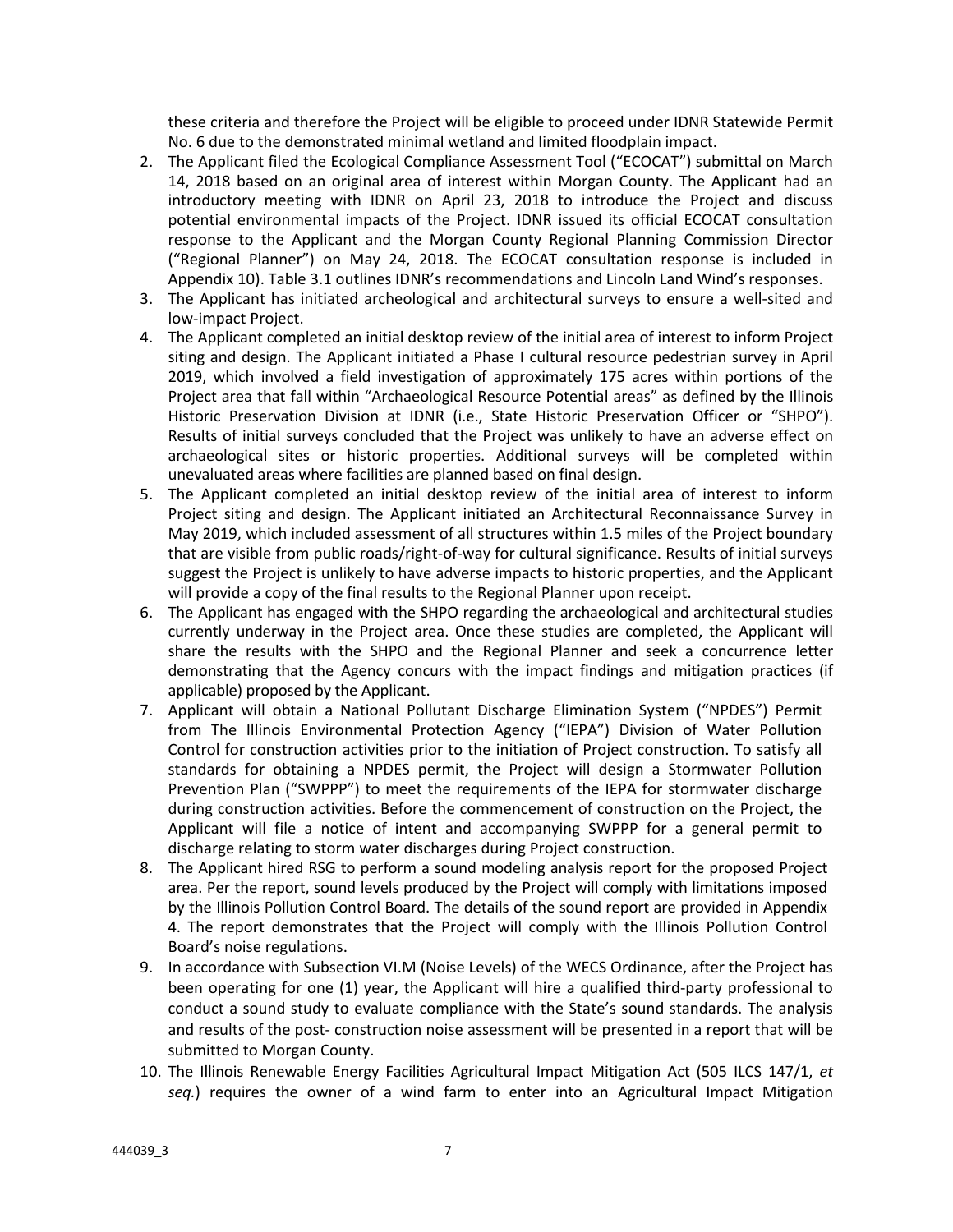Agreement ("AIMA") prior to a public hearing on a siting permit application. A copy of that AIMA, signed by the Applicant, is included in Appendix 11 and was sent to the Illinois Department of Agriculture ("IDA") on February 11, 2020. The Applicant has provided Morgan County with a copy of an AIMA to be entered into with the IDA prior to a public hearing on this Application, as required in Subsection VI.N. (Agricultural Impact Mitigation) of the WECS Ordinance. The AIMA is signed by the Applicant but not signed by the IDA.

## **D. Morgan County and Other Local Permits, Approvals, Agreements and Notifications**

- 1. All wind turbines are built to conform to industry standards, including the American National Standards Institute ("ANSI"). The Applicant will provide a copy of wind turbine design compliance for the turbine model that is selected before the Applicant applies for WECS Building Permits. The Applicant will present a certification from a qualified structural engineer, as part of the WECS Building Permit application, stating that the foundation and tower designs for the Project are compatible with and within acceptable standards given local soil and climate conditions.
- 2. All wind turbine models under consideration for the Project will be equipped with control systems and brakes. All turbine models will also be capable of control with a Process Logic Controller ("PLC") system that detects over‐speed situations (electronic detection).
- 3. All electrical components for the Project will conform to applicable national, State and local codes, and relevant national and international standards such as ANSI.
- 4. The tower and blades for each wind turbine will be painted with a non-reflective unobtrusive color. The surface of each turbine will consist of non-reflective material. All wind turbine surfaces will be designed to resist erosion.
- 5. No advertising or signage, other than safety warnings or standard manufacturer markings, will be affixed to any of the turbines, and each turbine will comply with any other Morgan County ordinances relating to signage.
- 6. Signage, including a visible warning concerning voltage and an 24/7 emergency contact number, will be placed at the base of all pad‐mounted transformers at the Project substation, as well as at the entrance of access roads that connect to each Project wind turbine.
- 7. Access to the inside of wind turbines and to the Project substation will be limited to Project employees. Each wind turbine will be mounted on a tubular tower which will be a smooth, tapered monopole structure. The only climbing access will be by ladder or lift located inside the tower. The door to the tower will be kept locked. By design, the towers will be externally unclimbable.
- 8. The Project has been designed to comply with all Morgan County setback requirements as shown in the setback list and setback maps in Appendix 1.3. The turbine locations shown in the Project Summary Map in Appendix 1.1 comply with all setbacks and restrictions when factoring the maximum dimensions across the possible turbine models shown in Table 1.4. The proposed layout for the Project meets or exceeds the setbacks prescribed under Subsection VI.H. (Setback Requirements) of the WECS Ordinance as follows and as shown in the Morgan County Setbacks map in Appendix 1.3:
	- a. **Setback from Primary Structures:**  All wind turbines and proposed turbine models have been sited at least 1320 feet from participating Primary Structures (as defined in the WECS Ordinance) and 1650 feet from non‐participating Primary Structures.
	- b. **Setback from all Public Roads, Third Party Distribution and Transmission Lines, and Communications Towers:** All wind turbines and proposed turbine models have been sited 1.1 times the WECS Tower Height from these structures.
	- c. **Setback from adjacent Parcel Lines:** All wind turbines and proposed turbine models have been sited 1.1 times the WECS Tower Height from neighboring parcel lines, or a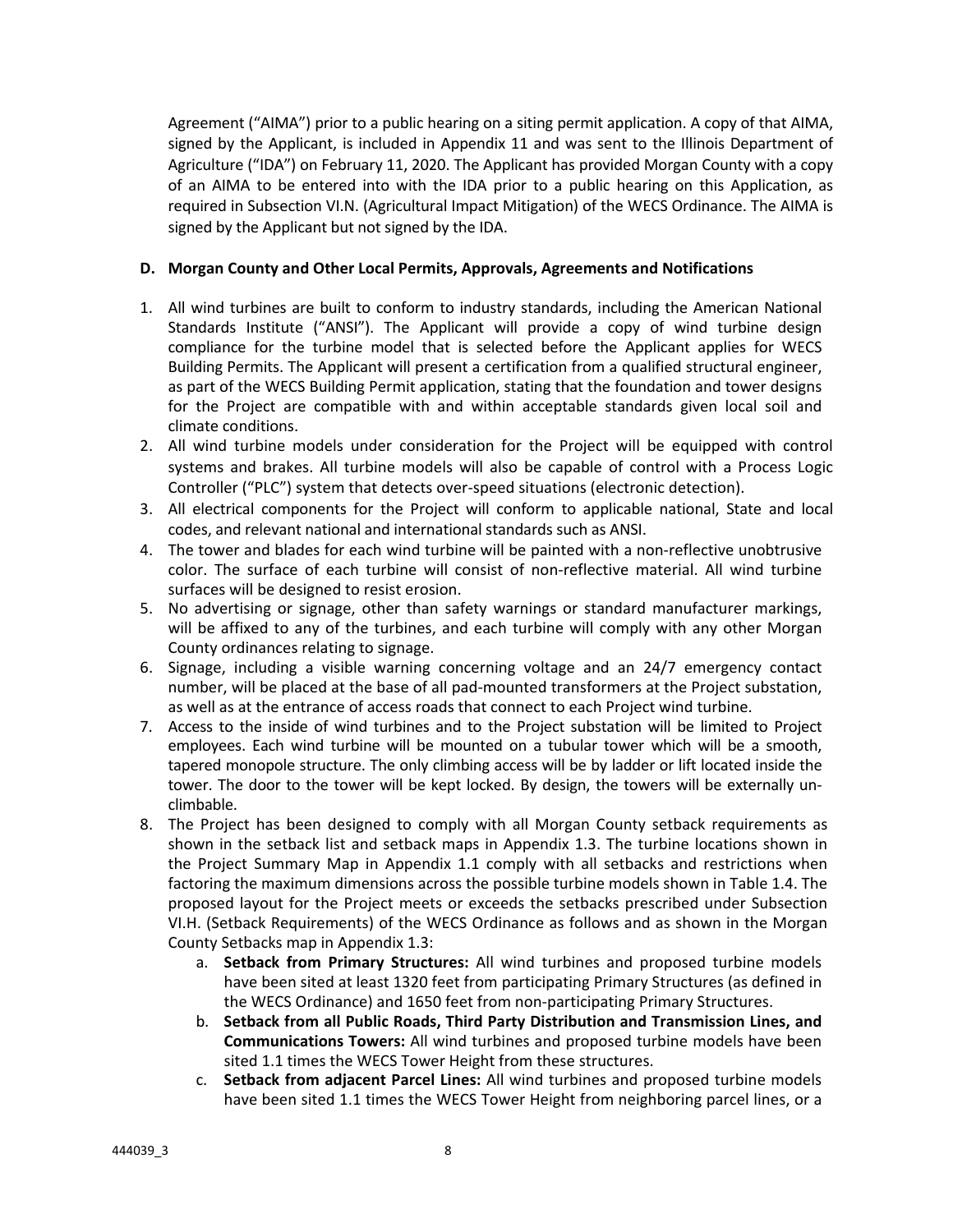setback waiver has been obtained from the owner of the neighboring parcel, as allowed by the WECS Ordinance.

- d. **Setback from Public Conservation Lands:**  All wind turbines and proposed turbine models have been sited at least 750 feet from the property line of any Public Conservation Lands (as defined in the WECS Ordinance).
- 9. The Applicant has engaged in discussions with the County Engineer and applicable Road District Commissioners in the Project on both the public road design plans and draft Road Use Agreements. The Applicant expects to execute Road Use Agreements with Morgan County and the Road Districts and will ensure that agreements are in place before issuance of a WECS Building Permit as required in Subsection VI.J.2.b (Use of Public Roads) of the WECS Ordinance. In addition, the Applicant will get approval of the roads planned to be used from the respective Road District Commissioners and the County Engineer prior to the granting of the WECS Siting Approval Permit. The Applicant has conducted a pre‐construction baseline survey for all roads the Project intends to use as required in Subsection VI.J.2.a (Use of Public Roads) of the WECS Ordinance, a copy of which is included in Appendix 12.
- 10. The Applicant agrees to take all commercially reasonable steps to respond to a written complaint related to interference caused by the Project as is required by the WECS Ordinance. The Applicant will also take immediate actions to mitigate or minimize interference with communications such as radio, telephone, microwaves or television signals, and to eliminate any such interference that impacts local government public safety (police, fire, emergency medical services, emergency management services, 911 dispatch) communications, caused by the operation of the Project as required in the WECS Ordinance. The Applicant will also provide copies of the Project Summary and Site Plan to all applicable microwave transmission providers.
- 11. The Applicant contracted with Evans Engineering to conduct a communications analysis as required in Subsections VI.L.1. and VI.L.2. (Communications Analysis; Interference) of the WECS Ordinance. The study found that no FCC-licensed land mobile or public safety transmitting stations are expected to be adversely affected. The study also assessed television channels within and beyond  $1<sup>1</sup>/<sub>2</sub>$  miles of the footprint of the Project to serve as a baseline reading for television reception conditions prior to the construction of the Project. The study indicates steps that may be taken should interference occur due to operations of the Project and recommended that the Applicant take commercially reasonable steps to respond to any complaints as required by the WECS Ordinance. A copy of the communications study is attached to the Application as Appendix 13.
- 12. The Applicant hired WEST, Inc. to conduct bat, bird and lined snake studies and Copperhead Environmental Consulting to conduct a raptor nest survey in the Project area. Those studies and the recommendations are provided in Appendix 10.
- 13. MaRous and Company conducted a detailed analysis of the Project area, reviewed literature of county assessors in Illinois and other states across the Midwest, and examined home and property sales in wind projects around the region. The result of the review by MaRous and Company is a study that determined that the Project would not have a negative impact on rural residential or agricultural property values in the surrounding area. A copy of the study is provided in Appendix 14.
- 14. The maximum total height for the Project's turbines will not exceed 600 feet and will be compliant with all applicable FAA regulations.
- 15. In accordance with Subsection VI.T.7. (Design and Installation) of the WECS Ordinance, the Applicant will deploy two (2) methods to detect icing conditions on turbine blades. First, turbine sensors and the turbine control system will assess ice accumulation. Second, the Project will monitor meteorological data to ascertain whether ice accumulation is likely to occur. The Project will be designed to shut down turbines if these conditions occur or the Applicant will manually shut down turbines if icing conditions are present.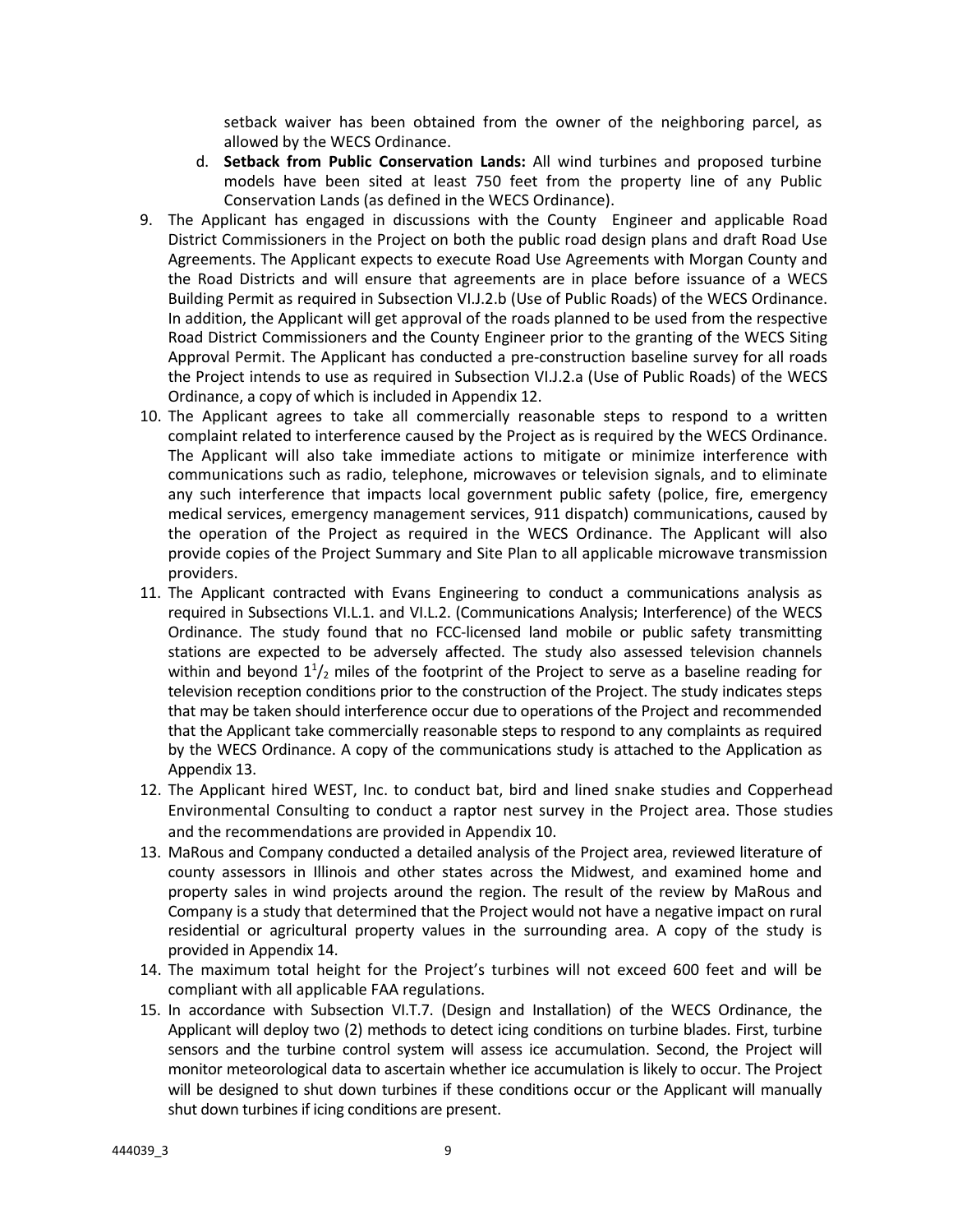- 16. The Applicant intends to pursue a wire crossing agreement to use The Kansas City Southern Railway Company's right‐of‐way to install underground collection cables for the Project, a copy of the railroad's standard crossing agreement is included in Appendix 19. In the event that a wire crossing agreement cannot be executed for the above-referenced underground collection cables, the Applicant will remove from consideration six (6) turbine locations identified in the Application as turbine locations C‐22, C‐24, C‐25, C‐26, C‐27 and C‐28.
- 17. The Applicant provided a draft Emergency Action Plan in Appendix 16, which confirms the Applicant's commitment to provide resources to promote safety when responding to emergency situations of all kinds. The Applicant has agreed to work with local responders to finalize the Plan prior to commencement of Project construction.
- 18. Shadow flicker will be less than 30 hours per year at nonparticipating occupied structures, unless a waiver has been signed, as detailed in the shadow flicker analysis provided in Appendix 3. The Applicant hired ArcVera Renewables to perform a shadow flicker modeling analysis for the proposed Project area. Prior to the issuance of the WECS Siting Approval Permit, the Applicant will provide Morgan County with shadow flicker studies demonstrating compliance with the WECS Ordinance. The study from ArcVera Renewables, which is provided in Appendix 3, shows that one (1) participating structure will exceed the 30 hours per year shadow flicker limit, and that one (1) nonparticipating business structure will exceed the 30 hours per year shadow flicker limit. The Applicant will mitigate for the two (2) structures over the limit by either implementing a shadow flicker operating procedure, shifting the turbine(s) less than 250 feet to be compliant, not building the turbine(s), or obtaining waivers from the landowners.
- 19. The Applicant will comply with all State and local requirements related to the treatment and repair of drainage tiles. The Applicant includes a draft Drainage Tile Repair Plan in Appendix 17.
- 20. Appendix 18 includes copies of the draft forms of financial assurance for the Decommissioning Plan and road repairs as required in Subsections X.A.7 and VI.J.2.b (Decommissioning and Site Reclamation Plan Required) of the WECS Ordinance.
- 21. All contact information for the Project's facilities, including the names of key Project staff, will be provided to relevant Morgan County and Project Road District officials and authorities, and participating landowners.
- 22. During operations, the O&M staff will perform scheduled, preventive maintenance on the turbines. Pursuant to Subsection VII.A. (Operation; Maintenance) of the WECS Ordinance, the Applicant will submit an operation and maintenance report on an annual basis to Morgan County.
- 23. The Applicant will provide, at its expense, annual training and necessary equipment to local emergency responders so they can properly respond to a potential emergency at the Project. The Applicant will also cooperate with local emergency responders to develop an emergency response plan that includes a 24‐hour contact information for the Project and at least three of its representatives.
- 24. All solid wastes generated during the construction, operation and maintenance of the Project will be removed from the site promptly and disposed of in accordance with all federal, State and local laws and regulations regarding waste disposal in accordance with Subsection VII.C. (Operation; Water, Sewer, Materials Handling, Storage and Disposal) of the WECS Ordinance. The Project will comply with all existing applicable septic and well regulations of Morgan County and the State of Illinois.
- 25. Per Section IX (Liability Insurance and Indemnification) of the WECS Ordinance, the Applicant will maintain and pay for (a) comprehensive commercial general liability insurance with limits of not less than \$5,000,000 per occurrence, and (b) excess liability insurance with a limit of not less than \$20,000,000 in the aggregate, in each case for injury to any person and for damage to property. The Applicant will procure an applicable insurance policy through a reputable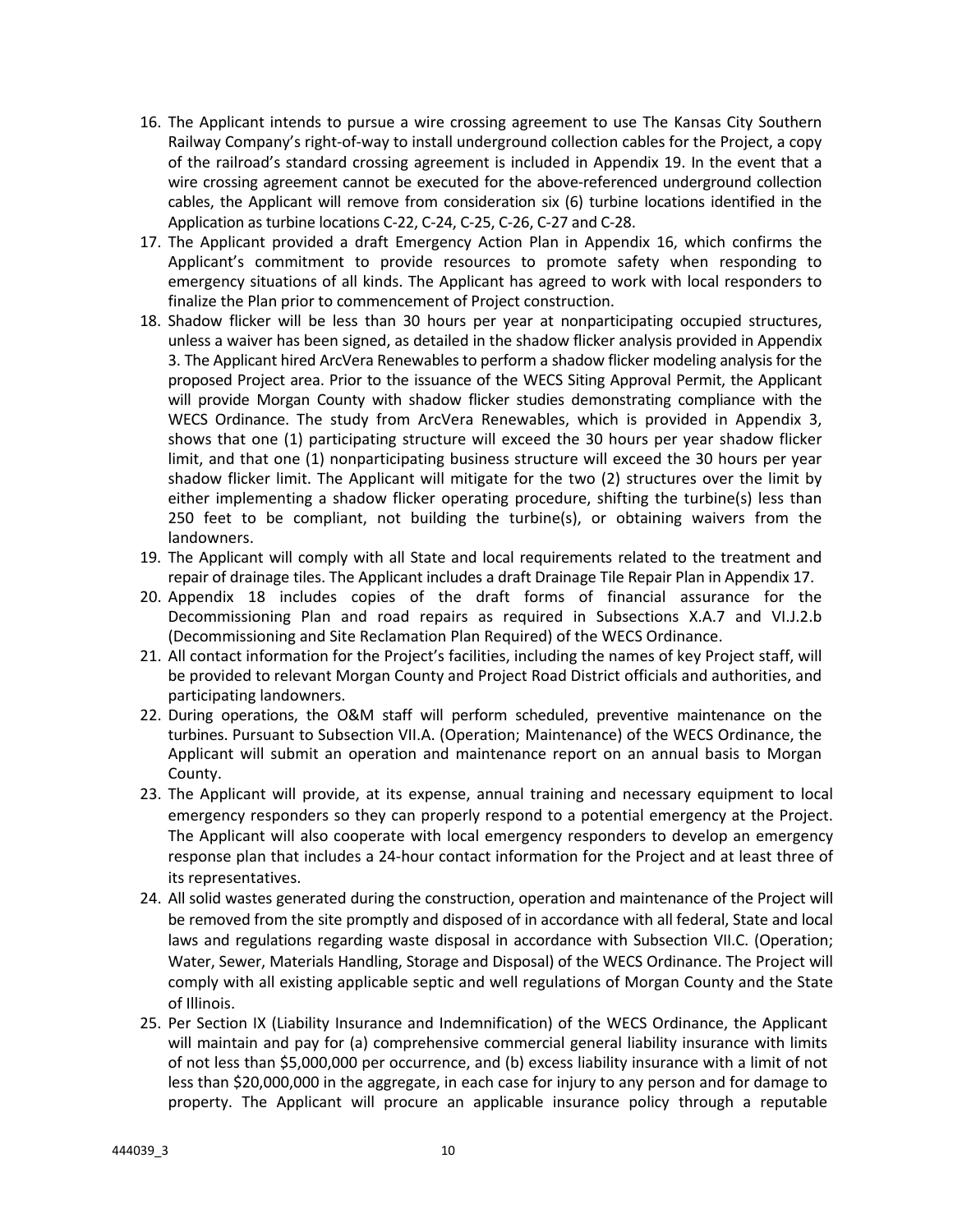insurance provider with a net worth of at least \$50,000,000. The Applicant will also ensure that an annual certificate of insurance will be provided to Morgan County.

- 26. Per Subsection VII.G. (Operation; Complaint Resolution) of the WECS Ordinance, the Applicant will coordinate with Morgan County to develop a system for logging and investigating complaints relating to the operation of the Project. The Applicant will maintain a toll‐free telephone number and an email address as a public information/complaint "hotline". The telephone number and email account will be staffed by a Project employee on a 24‐hour basis, seven days per week.
- 27. The Applicant retained Westwood Professional Services, Inc. to prepare a proposed Decommissioning Plan for Lincoln Land Wind which both fulfills the decommissioning requirements of Section X (Decommissioning and Site Reclamation Plan Required) of the WECS Ordinance and aligns with the decommissioning commitments contained within the Project's AIMA. A copy of the Decommissioning Plan is included in Appendix 7. A summary of the results of Westwood's analysis is provided in Table 6.
- 28. Pursuant to the requirements in the WECS Ordinance, the Applicant has provided Morgan County with a check for \$50,000.00 to satisfy the WECS Ordinance's requirement for a Plan Review Deposit, and a check for \$119,000.00 to satisfy the WECS Ordinance's requirement for a consideration fee of \$1,000.00 per turbine location proposed in this Application.

### **E. Summary of Findings**

- 1. The Project will comply with all Federal, State, County and local requirements, including the WECS Ordinance and all conditions of approval, prior to commencement of construction activities. All studies, permitting milestones and coordination activities required in the WECS Ordinance have been initiated or completed.
- 2. The Project, as proposed in the Application, meets or will meet all of the requirements set forth in Morgan County's Wind Energy Conversion Systems Siting Regulations Ordinance, Ordinance No. 2019-10-A and all conditions of approval prior to commencement of construction activities.

### **III. Recommendation**

Pursuant to Morgan County's Wind Energy Conversion Systems Siting Regulations Ordinance, and subject to the Conditions set forth in Section IV. below, the Board of Appeals recommends **approval** of the Application and the issuance of the WECS Siting Approval Permit and the related WECS Building Permit for the construction and operation of a 303.6 MW nameplate capacity wind energy conversion system (WECS), known as the Lincoln Land Wind Project, consisting of up to 107 wind turbines in substantial conformance with the Application and Applicant's Exhibits (**Group Exhibit "A"**), subject to the Conditions set forth in Section IV. below, as follows:

### **IV. Conditions**

The recommendation of **approval** of the Applicant's Application, the WECS Siting Approval Permit and the related WECS Building Permit is conditioned upon and subject to:

- 1. Approval of the Application by the Morgan County Board of Commissioners.
- 2. Turbines may be shifted up to 250 feet from each turbine location identified in the Application without prior Board approval, so long as the turbine shifts comply with all County and State setback requirements and specified noise and shadow flicker requirements; cultural resource impacts are avoided or mitigated; environmental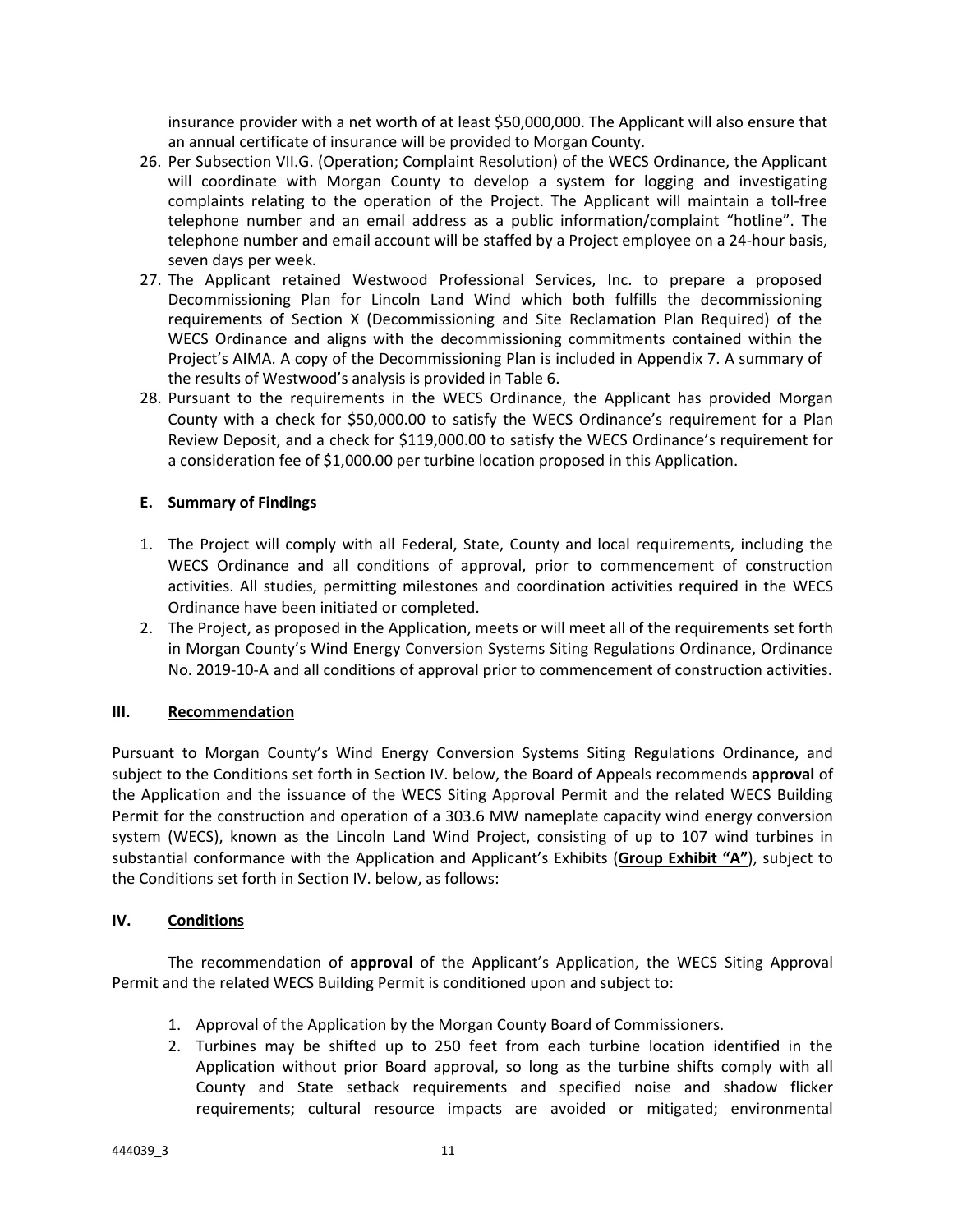minimization and avoidance measures are adhered to; and wetland impacts are avoided or appropriately permitted. The Applicant will notify the Regional Planner of these shifts and will identify final turbine locations in the application for a WECS Building Permit.

- 3. Submission of certificates of design compliance to the Regional Planner, once it has been determined which turbine will be used in the Project.
- 4. Prior to the issuance of building permits for the towers, submission of a Professional Engineer (Licensed in the State of Illinois) tower design and foundation certification per Subsection VI.A.2. (Design and Installation; Design Safety Certification) of the WECS Ordinance.
- 5. The Applicant, at its cost, shall: (a) mitigate shadow flicker affecting any property owner(s) during the life of the Project per the strategies set forth in the Shadow Flicker Study; and (b) use commercially reasonable efforts to remedy and reduce shadow flicker affecting any property owner(s) who is not a participant in the WECS Project, where the property or properties receive more than thirty (30) of shadow flicker in a calendar year by promptly undertaking measures such as purchasing and installing trees and/or other vegetation plantings, screening or awnings on the affected property owner's property in a manner that remedies and reduces shadow flicker.
- 6. If the GE140, V150 or N149 turbines are selected, the Applicant will provide the County Regional Planner with sound and shadow flicker studies and new setback maps demonstrating compliance with the WECS Ordinance.
- 7. A collector substation shall be contained within a security fence per industry standards.
- 8. Rotor and overspeed control design statement and certification, once it has been determined which turbine will be used in the Project. A SCADA system will be installed and maintained along with other redundant safety and control mechanisms.
- 9. Receipt of FAA letters and compliance with lighting recommendations. The Applicant shall file an application for ADLS or other similar technology with the FAA to reduce light pollution and visual impacts caused by the turbines and install and maintain such ADLS or similar technology per the FAA approvals.
- 10. Receipt of FAA Determination of No Hazard to Air Navigation letters.
- 11. Receipt of the AIMA executed by the Illinois Department of Agriculture and resolution of the comments of the County Engineer and County Consulting Engineer set forth in the Siting Application Review with Project Recommendations dated August 2020 and prepared by Matt Minder of Patrick Engineering Inc. (**Group Exhibit "D**").
- 12. Plans to reflect warning signs placed at tower access roads (all points of site ingress and egress).
- 13. Submission of a survey demonstrating compliance with setback requirements.
- 14. Receipt of the IEPA General Storm Water Permit.
- 15. The Applicant has engaged with the SHPO regarding the archaeological and architectural studies currently underway in the Project area. Once these studies are completed, the Applicant will share the results with the SHPO and seek a concurrence letter demonstrating that the Agency concurs with the impact findings and mitigation practices (if applicable) proposed by the Applicant.
- 16. The Applicant will comply with the recommendation of the report prepared by Copperhead Environmental Consulting (i.e., conduct raptor nest inspection) and recommendations set forth in the report prepared by WEST, Inc. (i.e., bat, bird and Lined Snake) that would require the Applicant to:
	- a. Limit turbine operations by feathering turbines from August 1 to October 15 each year at night at speeds up to 6.9 m/s in accordance with USFWS Guidelines for Wind Facilities Seeking a "Technical Assistance Letter" to address risk to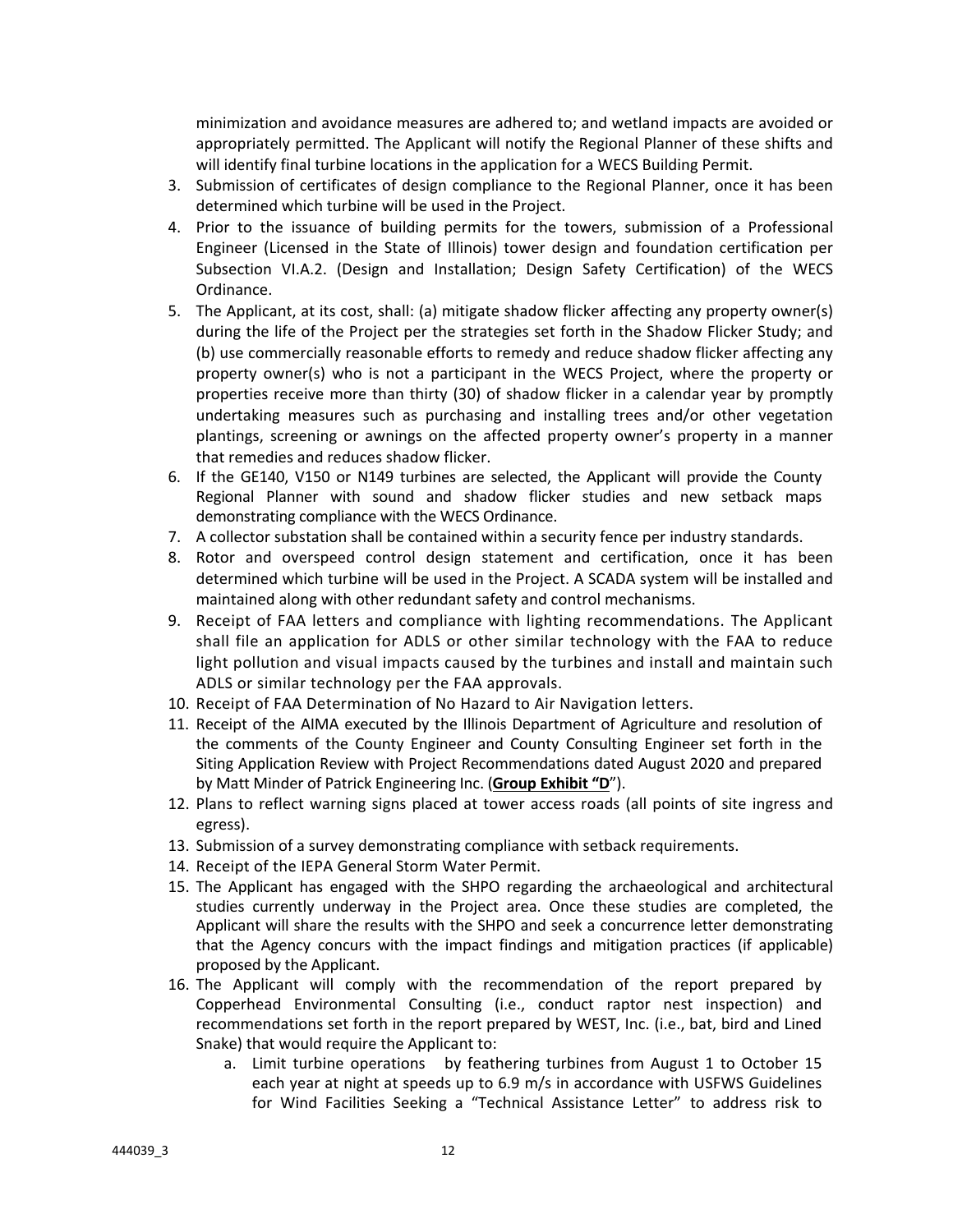federally‐listed and State‐listed endangered, threatened and non‐listed bats during fall migration.

- b. Post‐construction monitoring surveys will be designed in coordination with IDNR and USFWS, and will be completed for a reasonable period as required in the WECS Ordinance, consisting of conducting three (3) years of mortality monitoring from July 1 to October 15 to statistically quantify bird and bat mortality, by species, due to wind turbine operations.
- c. Avoid breeding season disturbance to suitable nesting habitat for certain birds during construction phase of Project.
- d. If the mortality monitoring shows mortality of birds and bats and/or additional species are added to the endangered, threatened lists during the operation of the Project, after consultation with the County and IDNR, the Applicant will employ deterrent technology, as such technology becomes commercially available.
- 17. The Applicant will obtain a National Pollutant Discharge Elimination System ("NPDES") Permit from the IEPA Division of Water Pollution Control for construction activities prior to the initiation of Project construction.
- 18. Before the commencement of construction on the Project, the Applicant will file a notice of intent and accompanying SWPPP for a general permit to discharge relating to storm water discharges during Project construction.
- 19. Receipt of an Illinois Historic Preservation Agency letter and compliance with recommendations.
- 20. Receipt of updated IDNR consultation letter and compliance with recommendations or issuance/satisfaction of requirements of IDNR Statewide Permit No. 6.
- 21. Receipt of an USACE letter and compliance with recommendations or issuance/satisfaction of requirements of USACE Nationwide Permit 12.
- 22. The Applicant will comply with USDA rules regarding CRP land.
- 23. Submission of a wire crossing agreement executed by The Kansas City Southern Railway Company for use of its right‐of‐way to install underground collection cables for the Project. If the agreement is not executed by the Railroad Company, the Applicant will remove from consideration six (6) turbine locations (i.e., turbines C‐22, C‐24, C‐25, C‐26, C‐27 and C‐28) as indicated in the Application.
- 24. Submission of signed and recorded copies of all Road Use Agreements that have been reviewed and approved by the County Engineer and the County Attorney or special counsel for the County.
- 25. Receipt of Township Road Commissioner and County Engineer approval of roadway plans for all affected roadways, along with appropriate easements from property owners where the roadway improvements will occur outside of the existing public right‐of‐way.
- 26. Morgan County Board approval of required "Financial Security" and "Decommissioning Security" as defined in the WECS Ordinance for the Project and for decommissioning of the Project, in a form, content and dollar amounts that are acceptable to the County Board after further input by the County Engineer and/or the County Attorney or special counsel for the County relative to the dollar amount, content and form of the Financial Security and Decommissioning Security documents. The draft bond that was supplied as a part of the Financial Assurance submittal, marked as Appendix 18 of the Application, is a template bond document and the terms of the template bond have not been finalized or agreed to by the Parties.
- 27. Post construction, a noise study shall be conducted for all primary structures within one (1) year after commercial operation to verify that noise levels are in compliance with noise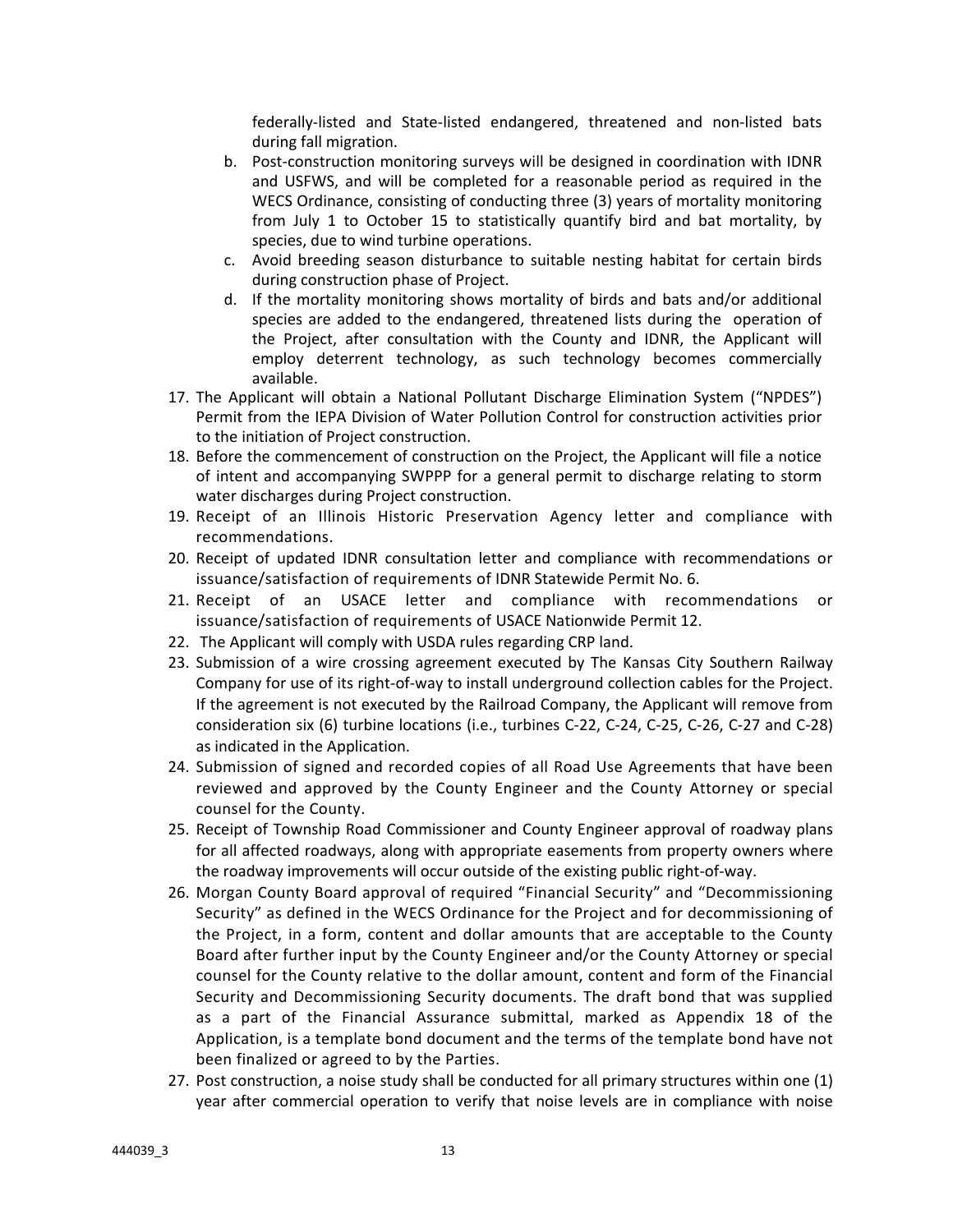standards and, if noise levels exceed standards, the Applicant shall provide mitigation at the primary structure to provide compliance. During the life of the Project, the Applicant shall comply with all applicable IPCB's noise regulations and take all necessary actions to ensure all components of the Project (e.g., substation and turbines) comply with such regulations.

- 28. Receipt of County Engineer approval of Drainage Tile and Repair Plan.
- 29. At the conclusion of the construction of the Project, submission of installation certifications that the Project has been constructed in accordance with the plans and specifications and the WECS Siting Approval Permit.
- 30. The Applicant agrees to take all commercially reasonable steps to respond to a written complaint related to interference caused by the Project as is required by the WECS Ordinance. The Applicant shall be responsible for correcting any interference related to TV, Radio or Internet, and service levels shall be brought to a level of service as experienced prior to construction of the Project. The Applicant will also take immediate actions to mitigate or minimize interference with communications such as radio, telephone, microwaves or television signals, and to eliminate any such interference that impacts local government public safety (police, fire, emergency medical services, emergency management services, 911 dispatch) communications, caused by the operation of the Project as required in the WECS Ordinance.
- 31. Receipt of local emergency service provider review and approval, with proposed mitigation measures (if required) demonstrating no interference with emergency services.
- 32. Submission of Final Emergency Action Plan that includes local fire departments' review, input and acceptance of the Emergency Action Plan.
- 33. The Applicant will provide, at its expense, annual training and necessary equipment to local emergency responders so they can properly respond to a potential emergency at the Project. The Applicant will also cooperate with local emergency responders to develop an emergency response plan that includes a 24‐hour contact information for the Project and at least three of its representatives.
- 34. Provision of required liability insurance.
- 35. Morgan County Board approval of the final Decommissioning Plan (the draft Plan was submitted as part of Appendix 7 of the Application) after further input from the County Engineer and the County Attorney and/or special counsel for the County relative to the dollar amount, content and form of the Decommissioning Plan and Decommissioning Security document. The draft bond that was supplied as a part of the Financial Assurance submittal, marked as Appendix 18 of the Application, is a template bond document and the terms of the template bond have not been finalized or agreed to by the Parties.
- 36. The Applicant shall comply with comments, recommendations and additional information requests set forth in the Siting Application Review with Project Recommendations dated August 2020 and prepared by Matt Minder of Patrick Engineering Inc., Noise Assessment Study and Report dated August 2020 and prepared by Al Hymans of Patrick Engineering Inc., and Decommissioning Plan Review dated August 2020 with Project Recommendations and prepared by Matt Minder of Patrick Engineering (attached as **Group Exhibit "D"**), and comply with any additional comments and recommendations by the County Engineer after review of the additional requested information as part of approval and issuance of a WECS Building Permit for the Project.
- 37. Construction activity shall be limited to the hours from sunrise to sunset, with the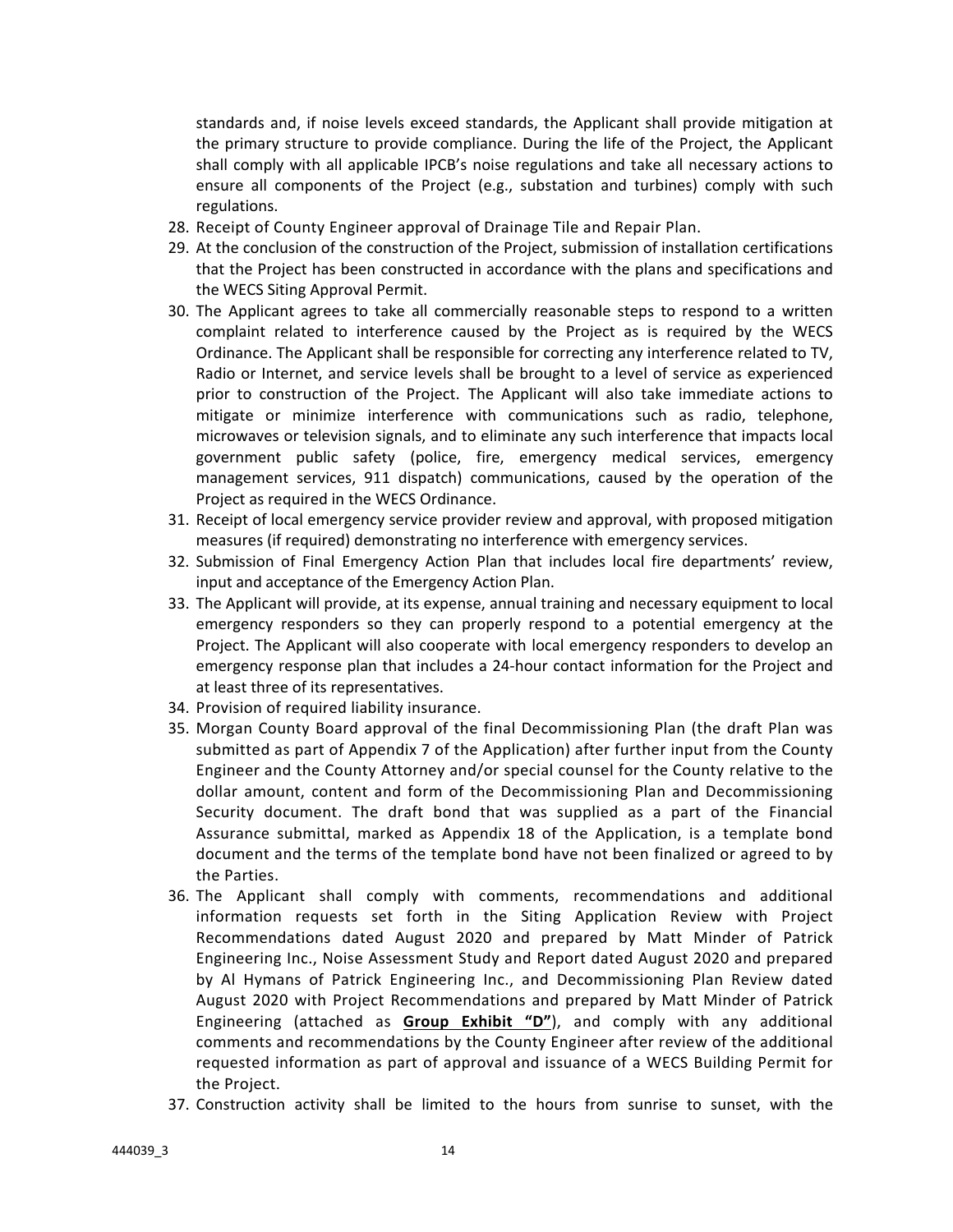exception of the construction of the towers (pouring concrete foundations and placing of the nacelle and blades on the towers).

- 38. Mitigation shall be provided where there has been found to be interference issues with reception, including GPS as related to precision agricultural purposes.
- 39. If building permits for the towers have not been issued within five (5) years of the date of WECS Siting Approval Permit approval, the approval shall expire and a new WECS Siting Approval Permit application will be required.
- 40. The Applicant shall repair any existing waterways, important for farm drainage and soil erosion control, that might be damaged during the construction or maintenance of the project and avoid adversely affecting compliance with existing State and Federal contracts that might apply to those waterways.
- 41. The Applicant will submit an operation and maintenance report on an annual basis to County's Regional Planner.
- 42. The Applicant shall prepare and submit an Infectious Disease / COVID-19 Pandemic Response‐Action Plan for approval by the Morgan County Department of Health Code Officer that requires compliance with then-current protocols, guidelines and recommendations issued by the pertinent Federal, State and County health and worker safety governmental oversight agencies, such as the Illinois Department of Public Health, the Illinois Department of Labor (Illinois OSHA), federal Occupational and Safety Health Administration, the Centers for Disease Control and the National Institute of Health.
- 43. The Applicant shall comply with the applicable provisions of Federal, State and County laws and regulations, including the WECS Ordinance and the WECS Siting Approval Permit Ordinance and its conditions relative to the construction, operation, replacement, repair, restoration, maintenance and decommissioning of the Project.

**Motion to Approve the above Recommendation No. 2020‐01 made by Members:\_\_\_\_\_\_\_\_\_; seconded by Members: \_\_\_\_\_\_\_\_ (***Votes in Favor of Motion to Approve: Dale Bainter, Terry Denison, Daniel Little (Chair) and Roger Hardy; Votes Not in Favor of Motion: None; Abstain from Voting: Jimmy Duncan; and Absent from Meeting / Voting: None).*

**Approved** this 26th day of August, 2020. **Morgan County Board of Appeals** 

 $By:$ 

Chair Daniel Little

**Group Exhibit "A" Application dated February 18, 2020, with Applicant's Exhibits as described above in the Recommendation**

(on file with the County and incorporated by reference and made a part hereof)

### **Group Exhibit "B"**

# **Public Hearing Notice with Newspaper Publisher's Certificate as described above in the Recommendation**

(on file with the County and incorporated by reference and made a part hereof)